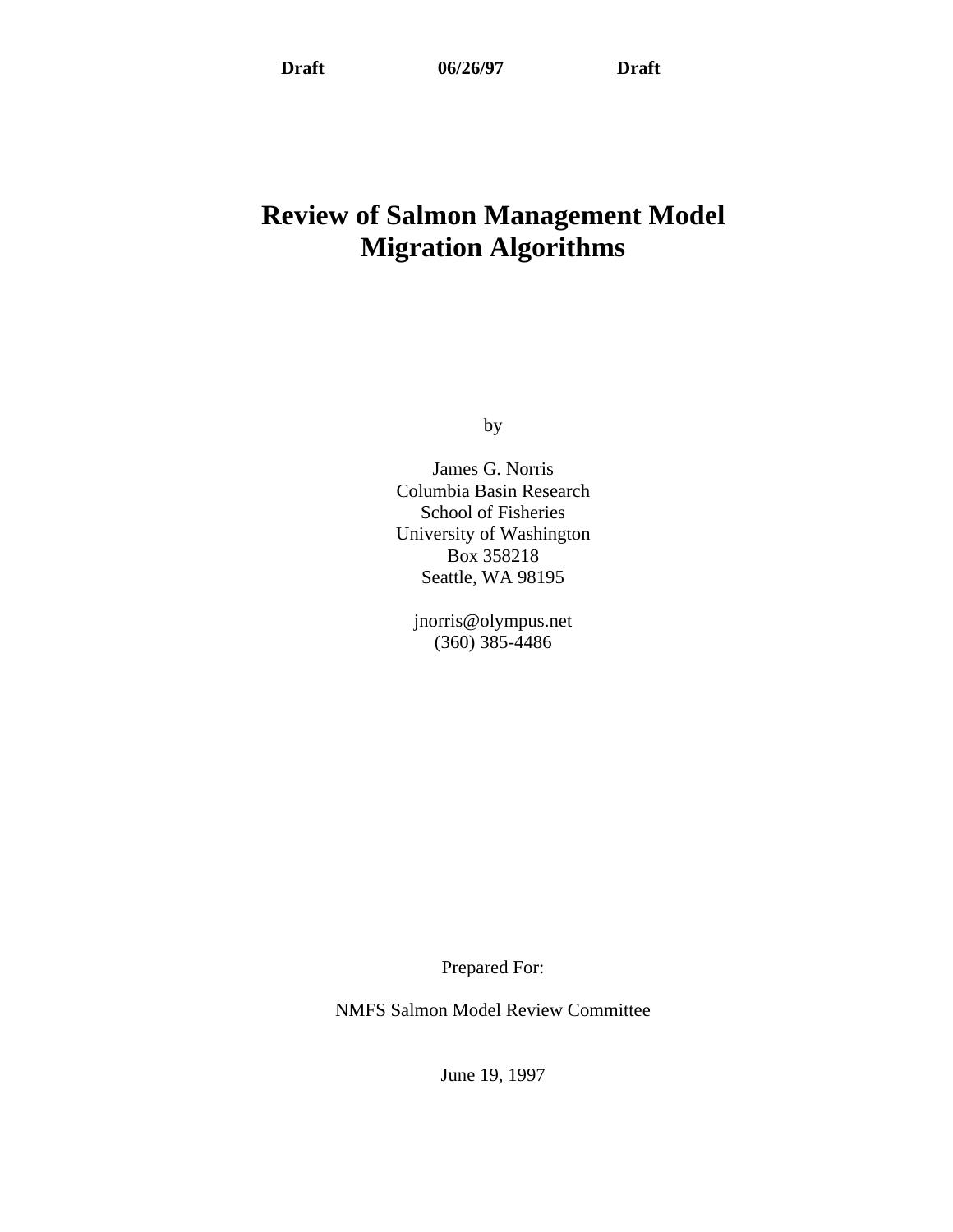## **Introduction**

The National Marine Fisheries Service (NMFS) has responsibility for administering the US Endangered Species Act (ESA) for anadromous fish and shared responsibility for managing ocean salmon fisheries. Because of this dual responsibility, NMFS has a need to evaluate the constraints of ESA considerations on harvest management, and the impacts of harvest and habitat management on the recovery of depleted stocks. These evaluations need to be made on a coastwide basis and should be internally consistent and consistent with models used in other management arenas.

In 1997 NMFS contracted with the University of Washington School of fisheries to begin developing a single broad modeling framework that will assist NMFS in meeting its salmon management responsibilities. A Review Committee, composed of State, Tribal, and Federal salmon biologists and modelers, was formed to help develop model specification, identify research priorities, ensure consistency with existing models, and certify research models for management use.

The overall project has the following objectives:

- 1. Provide a common framework for both conservation risk assessment and harvest management analysis;
- 2. Expand the geographic scope of current harvest models;
- 3. Link coho and chinook models;
- 4. Incorporate life cycle (production) models for both species to evaluate long-term harvest and conservation strategies;
- 5. Allow flexibility to accommodate new methods and model designs;
- 6. Provide an interface with a large subset of ocean and freshwater databases maintained by the Pacific States Marine Fisheries Commission.

The two salmon management models currently used most extensively for fisheries that impact stocks listed under the ESA are the Pacific Salmon Commission (PSC) Chinook Model and the Fishery Regulation Analysis Model (FRAM). Neither of these models include specific migration algorithms to simulate the movement of fish through a gauntlet fishery. Three new models have been proposed to simulate salmon migration more accurately: a State Space Model (Newman, 1995), the PSC Selective Fishery Model (PSC 1995), and the Proportional Migration (PM) Model (Moore et al., 1996). The purpose of this report is to describe the migration algorithms used in these five salmon management models.

The State Space Model is the most general of the five models and has been proposed for use in a new salmon life cycle model. Thus, this report describes the existing algorithms in terms common with the State Space Model.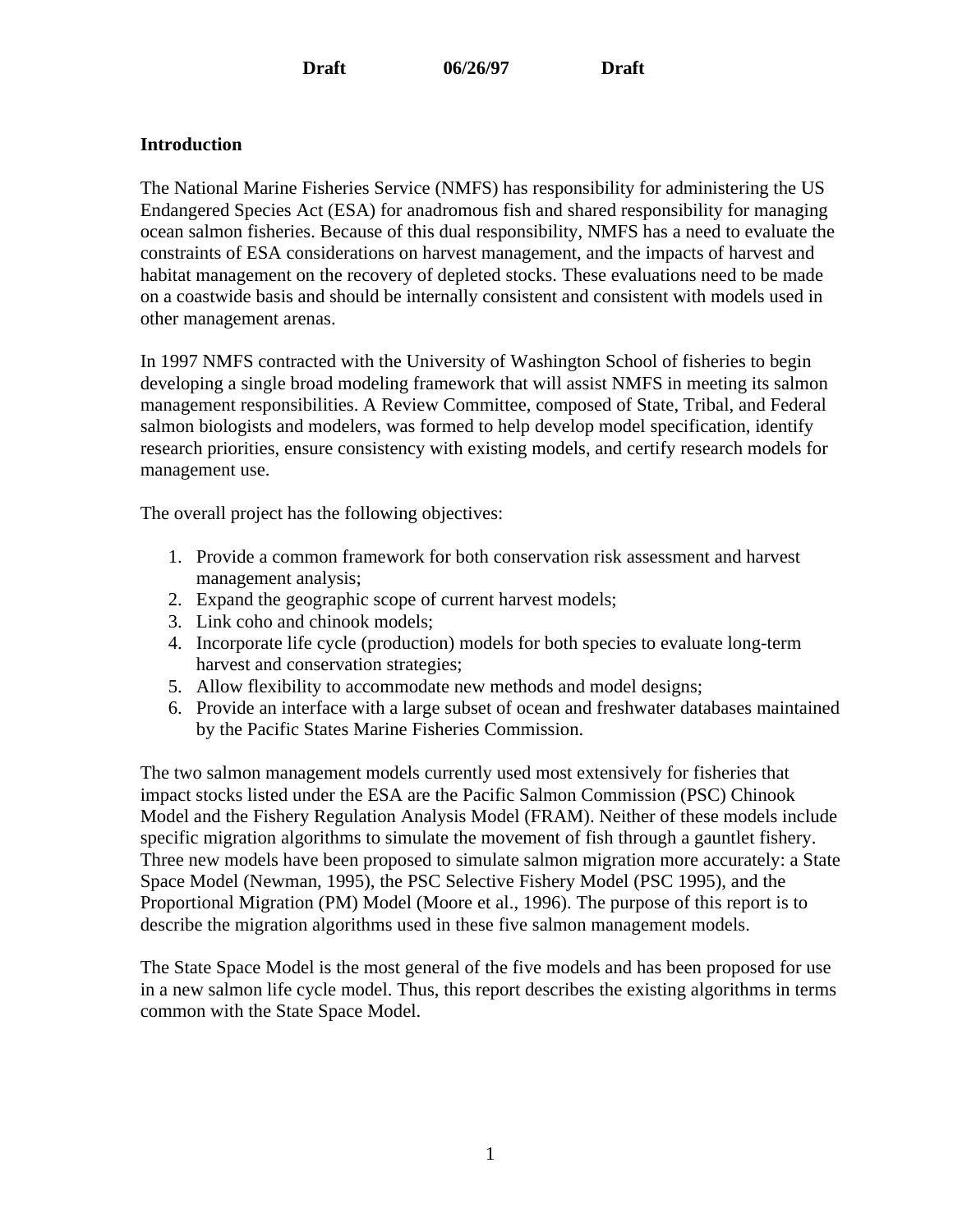## **Notation**

The notation used in this report follows that commonly used by the State Space Model. I describe the migration algorithms with reference to a single cohort of fish. A cohort may be a single age class from a single stock, or it may be a marked/tagged sub-component of that age class. No stock or age subscripts are used to make the notation easier to read. All of the models use discrete time steps and the notation is defined with respect to time interval [t-1, t). Table 1 lists the notation and Fig. 1 illustrates the notation graphically.

| <b>Variable</b>                     | <b>Definition</b>                                                                                                                                                  |
|-------------------------------------|--------------------------------------------------------------------------------------------------------------------------------------------------------------------|
| <b>Index Variables</b>              |                                                                                                                                                                    |
| t                                   | Time                                                                                                                                                               |
| r                                   | Geographic region. For models in which there is a one-to-one                                                                                                       |
|                                     | correspondence between geographic region and fishery, r also indexes                                                                                               |
|                                     | fishery.                                                                                                                                                           |
| $\boldsymbol{R}$                    | The total number of geographic regions in the model.                                                                                                               |
| <b>State Variables</b>              |                                                                                                                                                                    |
| $n_{r,t}$                           | Abundance of fish in region $r$ at time $t$                                                                                                                        |
| $c_{r,t}$                           | Observed catch in region r during the time interval $[t-1,t)$ .                                                                                                    |
| $ns_{r,t-1}$                        | Abundance of fish in region $r$ that do not suffer natural mortality and/or<br>fishing mortality during the time interval $[t-1,t)$ .                              |
|                                     | <b>Natural Mortality and Survival Parameters</b>                                                                                                                   |
| $M_{r,t}$                           | Instantaneous natural mortality rate in region $r$ during the time interval $[t-$                                                                                  |
|                                     | $(1,t)$ .                                                                                                                                                          |
| $v_{r,t}$                           | Fraction of the cohort in region $r$ killed by natural mortality during the time                                                                                   |
|                                     | interval $[t-1,t)$ .                                                                                                                                               |
| $S_{r,t}$                           | Total survival rate in region $r$ during the time interval $[t-1,t)$ .                                                                                             |
| <b>Fishing Mortality Parameters</b> |                                                                                                                                                                    |
| $E_{r,t}$                           | Amount of fishing effort in region r during the time interval $[t-1,t)$ .                                                                                          |
| $h_{r,t}$                           | Regional harvest rate defined as the fraction of the cohort located in region $r$<br>harvested as legal catch in region $r$ during the time interval $[t-1,t)$ .   |
| $F_{r,t}$                           | Instantaneous total fishing mortality rate in region $r$ during the time interval<br>$[t-1,t).$                                                                    |
| $\mu_{r,t}$                         | Fraction of the available cohort in region $r$ killed by all types of fishing<br>mortality (including incidental mortalities) during the time interval $[t-1,t)$ . |
| Migration                           |                                                                                                                                                                    |
| Parameters                          |                                                                                                                                                                    |
| $D_{r,t}$                           | A set of donor regions that contribute fish to region $r$ at the end of time<br>period $t-1$ (e.g., used in the PM Model).                                         |
| $m_{i,j}$                           | For a given cohort and time, the fraction of the abundance in region $j$<br>moving to region $i$ .                                                                 |

Table 1. Common notation used in this report (also see Fig. 1).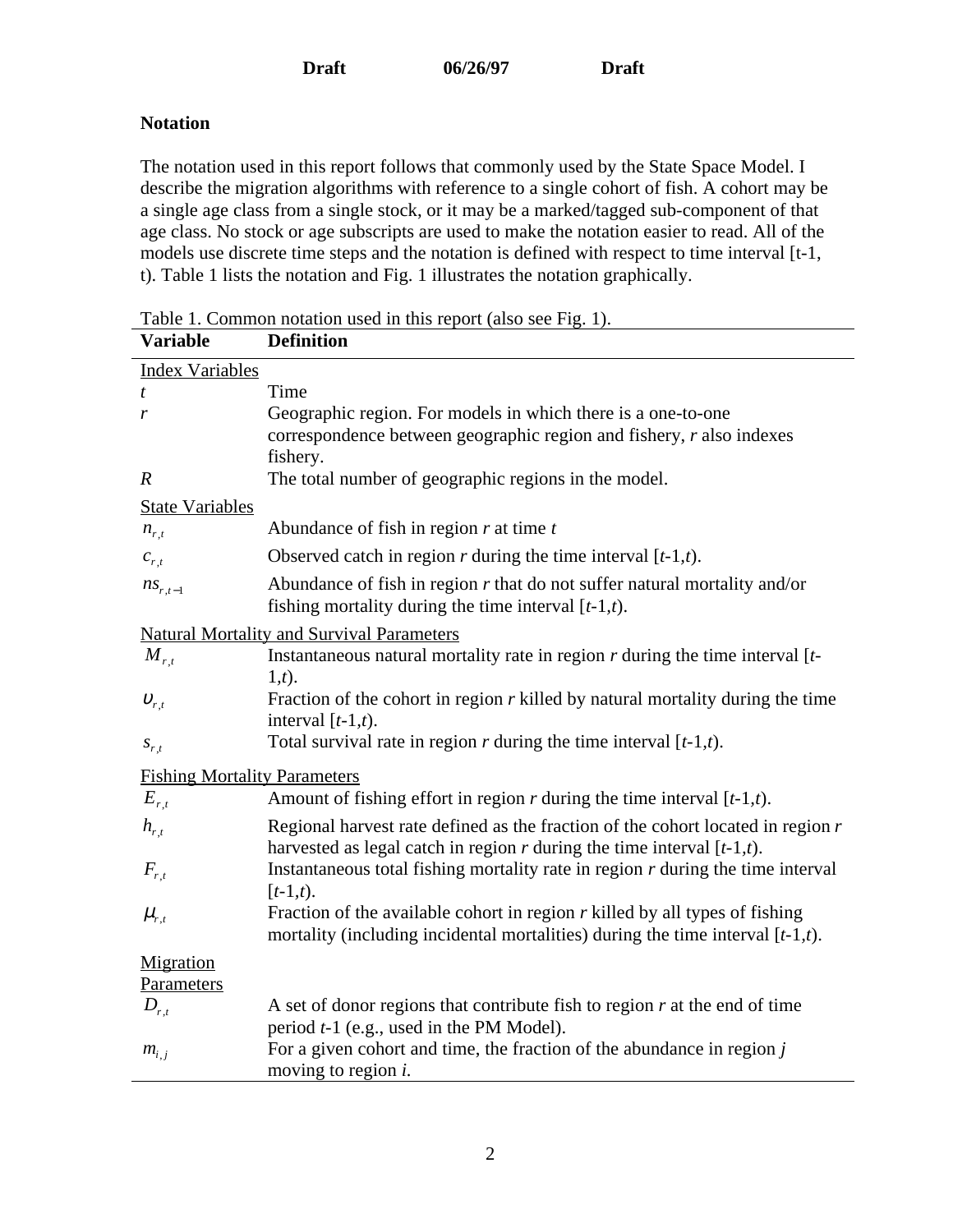Note that the total fishing mortality rate includes both legal and incidental mortalities. Thus, the legal harvest rate is not necessarily equal to the total fishing mortality rate (i.e.,  $h_{r,t} \neq \mu_{r,t}$ ). Also note the following relationships:

$$
s_{r,t} = e^{-(M_{r,t} + F_{r,t})}
$$
  
\n
$$
v_{r,t} = 1 - e^{-M_{r,t}}
$$
  
\n
$$
\mu_{r,t} = 1 - e^{-F_{r,t}}
$$
  
\n
$$
ns_{r,t-1} = n_{r,t-1} s_{r,t}
$$

The variable  $ns_{r,t-1}$  can be thought of as the number of fish in region *r* at the end of time interval [*t*-1, *t*) just before they are redistributed among the geographic regions for the start of the next time interval [*t*, *t+*1).

#### **State Space Model**

In matrix notation, the deterministic State Space Model consists of two equations:

$$
\begin{aligned} \mathbf{n}_{t} &= \mathbf{M}_{t} \mathbf{S}_{t} \mathbf{n}_{t-1} \\ \mathbf{c}_{t} &= \mathbf{H}_{t} \mathbf{n}_{t} \end{aligned}
$$

The abundance vectors  $\mathbf{n}_t$  and  $\mathbf{n}_{t-1}$  are composed of *R* elements (one abundance for each region). Each migration matrix  $M_t$  is an *R* x *R* square matrix of  $m_{i,i}$  elements, and the elements in each column must sum to one. Each survival matrix **S***<sup>t</sup>* is a diagonal matrix with *R* elements (e.g.,  $s_{r,t}$ ). In expanded form equations (1) and (2) look like this:

$$
\begin{bmatrix}\nn_{1,t} \\
\vdots \\
n_{R,t}\n\end{bmatrix} =\n\begin{bmatrix}\nm_{1,1} & \cdots & m_{1,R} \\
\vdots & & \vdots \\
m_{R,1} & \cdots & m_{R,R}\n\end{bmatrix}\n\begin{bmatrix}\ns_{1,t} \\
\vdots \\
\vdots \\
\vdots \\
n_{R,t-1}\n\end{bmatrix}\n\begin{bmatrix}\nn_{1,t-1} \\
\vdots \\
n_{R,t-1}\n\end{bmatrix}
$$
\n
$$
\begin{bmatrix}\nc_{1,t} \\
\vdots \\
c_{R,t}\n\end{bmatrix} =\n\begin{bmatrix}\nh_{1,1} & \cdots & h_{1,R} \\
\vdots & & \vdots \\
h_{R,1} & \cdots & h_{R,R}\n\end{bmatrix}\n\begin{bmatrix}\nn_{1,t-1} \\
\vdots \\
n_{R,t-1}\n\end{bmatrix}
$$

Note that we can define a new vector  $\mathbf{ns}_{r,t-1} = \mathbf{S}_t \mathbf{n}_{t-1}$  that represents the fish that do not suffer natural or fishing mortality during the interval  $[t-1,t)$ . Thus, the migration matrix can be thought of as being applied to the surviving cohort at the end of the time interval, and each element of the new abundance vector can be written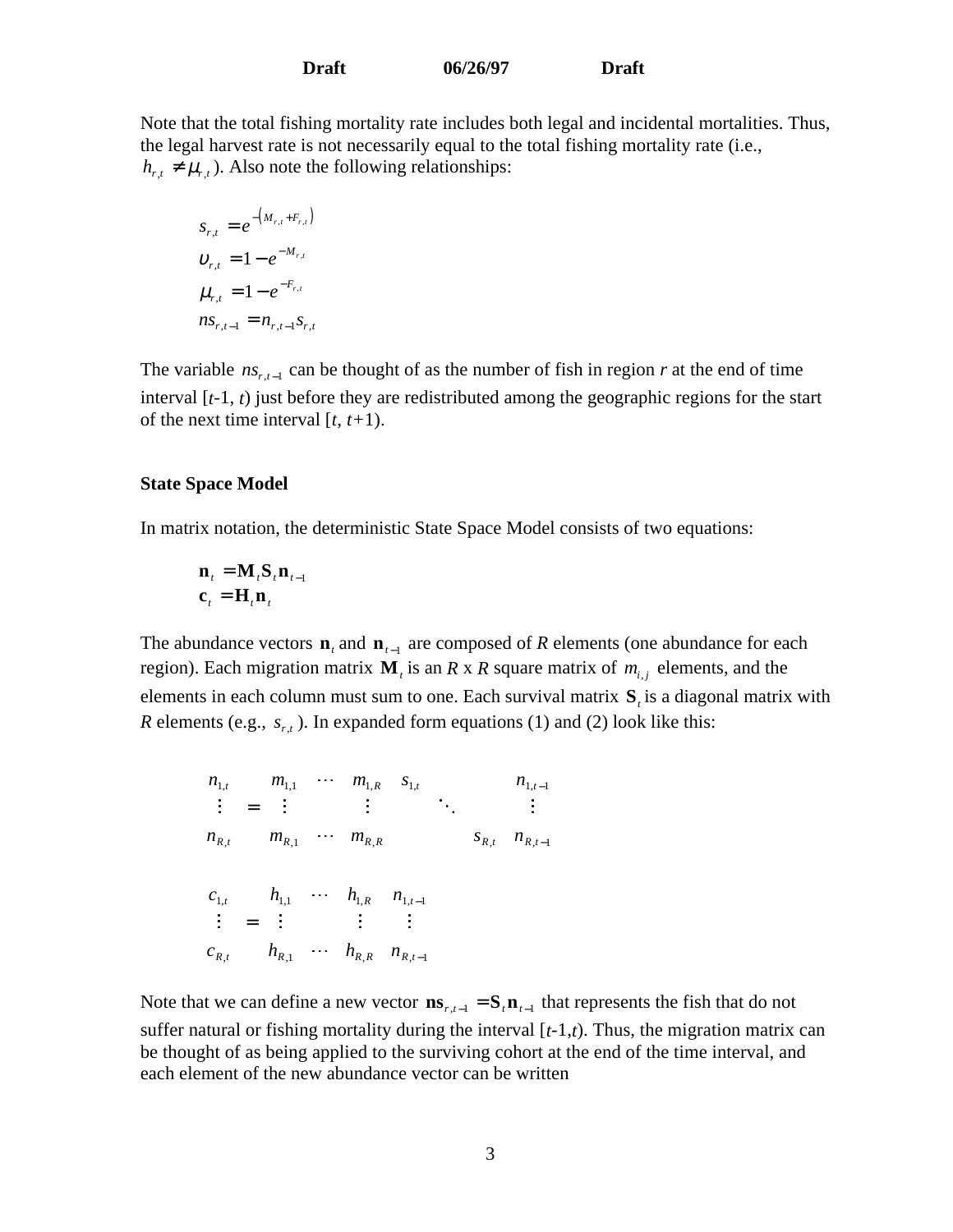$$
n_{r,t} = \sum_{j=1}^R m_{r,j} n s_{j,t-1} .
$$

In Ken Newman's application of the State space Model, he sets  $M_{r,t} = 0$  for all *r* and *t*. Thus, in his application we have

$$
s_{r,t} = e^{-F_{r,t}}
$$
  
\n
$$
v_{r,t} = 0
$$
  
\n
$$
\mu_{r,t} = 1 - e^{-F_{r,t}} = 1 - s_{r,t}
$$
.

## **PSC Chinook Model**

The PSC Chinook Model defines no specific geographic regions, and therefore has no specific fish migration algorithm. However, by separating the 25 model fisheries into preterminal and terminal categories, the model assumes a de facto concept of fish migration from the preterminal area to the terminal area. The preterminal fisheries are generally offshore ocean fisheries (e.g., ocean troll fisheries), while terminal fisheries are generally nearshore and river fisheries (e.g., ocean net and sport fisheries).

Once the preterminal fishery harvests and incidental mortalities have been taken, the model separates each cohort into an ocean run (that stays in the ocean and is available for harvest the following year) and a terminal run (that is available for harvest by terminal fisheries). Thus, what are termed maturation rates in the PSC Chinook Model can be thought of as migration rates from the ocean (preterminal area) to the nearshore and river areas (collectively called the terminal area).

Some ocean net fisheries are considered to be terminal fisheries for older age classes, even though these fisheries are not physically located near the natal stream. The idea is that at some point during the year the older (mature) members of each cohort decide to start migrating down the coast. It is assumed that the older fish captured by the nearshore net fisheries are part of the mature migrating portion of the stock.

Using the mathematical notation of the PSC Chinook Model, the maturation rates are applied to each cohort as follows:

$$
TermRun = (OcnRun - PreTermMort) \cdot MatRt
$$

where

| <b>TermRun</b>                                  | $=$ the abundance of fish in the terminal area at the start of the terminal<br>time period;           |
|-------------------------------------------------|-------------------------------------------------------------------------------------------------------|
| $\Omega_{\text{max}}$ $\mathbf{D}_{\text{max}}$ | . او میکنند و این معلوم میکنند از مورد با میکنند و معلومیت معلوم از معلوم از معلوم استفاده معلوم معلو |

*OcnRun* = the abundance of fish in the preterminal area during the preterminal time period after natural mortalities have been removed;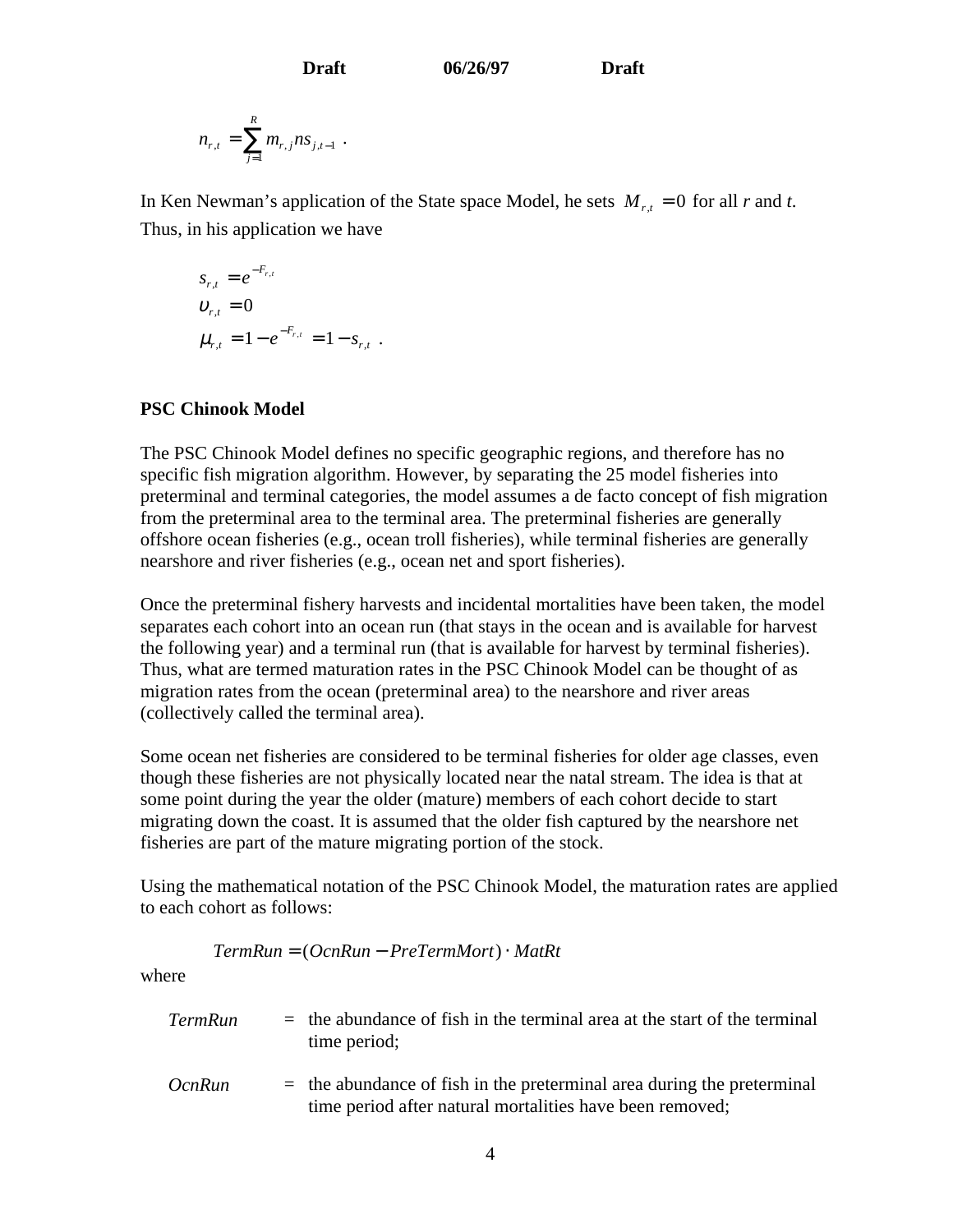*PreTermMort* = total fishing mortalities (i.e., legal catches plus incidental mortalities) in the preterminal area during the preterminal time period.

The term *"OcnRun* - *PreTermMort"* is the abundance of fish not suffering natural mortality and surviving the fishing process during the preterminal time period. In the notation of the State Space Model, this term is equivalent to the first element of the **ns***<sup>t</sup>*−1 vector. The second element of the **ns**<sub>*t*−1</sub> vector is zero because it is assumed that no fish are located in the terminal area during the preterminal time period.

The term " $TermRun$ " is equivalent to the second element of the  $\mathbf{n}_t$  vector (i.e., abundance in region 2 at the start of time period 2). The first element of the **n***t* vector is the number of fish from the cohort that remain in the preterminal (or ocean) area.

In matrix notation the annual migration pattern for each cohort is expressed as follows (where  $1 =$  preterminal area and time step;  $2 =$  terminal area and time step):

$$
\begin{bmatrix} n_{1,2} \\ n_{2,2} \end{bmatrix} = \begin{bmatrix} m_{1,1} & m_{1,2} \\ m_{2,1} & m_{2,2} \end{bmatrix} \cdot \begin{bmatrix} n_{1,1} \\ n_{2,1} \end{bmatrix} = \begin{bmatrix} m_{1,1} n_{1,1} + m_{1,2} n_{2,1} \\ m_{2,1} n_{1,1} + m_{2,2} n_{2,1} \end{bmatrix}
$$

where

 $n_{1,2}$  = preterminal area (i.e., ocean) abundance at the start of the terminal time step  $n_{22}$  = terminal area abundance at the start of the terminal time step  $m_{11} = 1 - \text{MatR}$ t  $m_{1,2} = 0$  (i.e., no fish move from the terminal area to the preterminal area)  $m_{21} = MatRt$  $m_{2,2} = 0$  (i.e., there are no fish in the terminal area to keep in the terminal area)  $ns<sub>1,1</sub>$  = preterminal area (i.e., ocean) abundance at the end of the preterminal time step  $ns<sub>21</sub> = 0$  (i.e., no fish in the terminal area at the end of the preterminal time step)

These equations are now in the same form as Equation (3) for the State Space Model. In terms of the maturation rate we have

$$
n_{1,2} = (1 - \text{MatR}t) \cdot ns_{1,1}
$$
  

$$
n_{2,2} = \text{MatR}t \cdot ns_{1,1} .
$$

## **PSC Selective Fisheries Model**

This model can have any number of marine geographic areas, but in its initial application contains just five: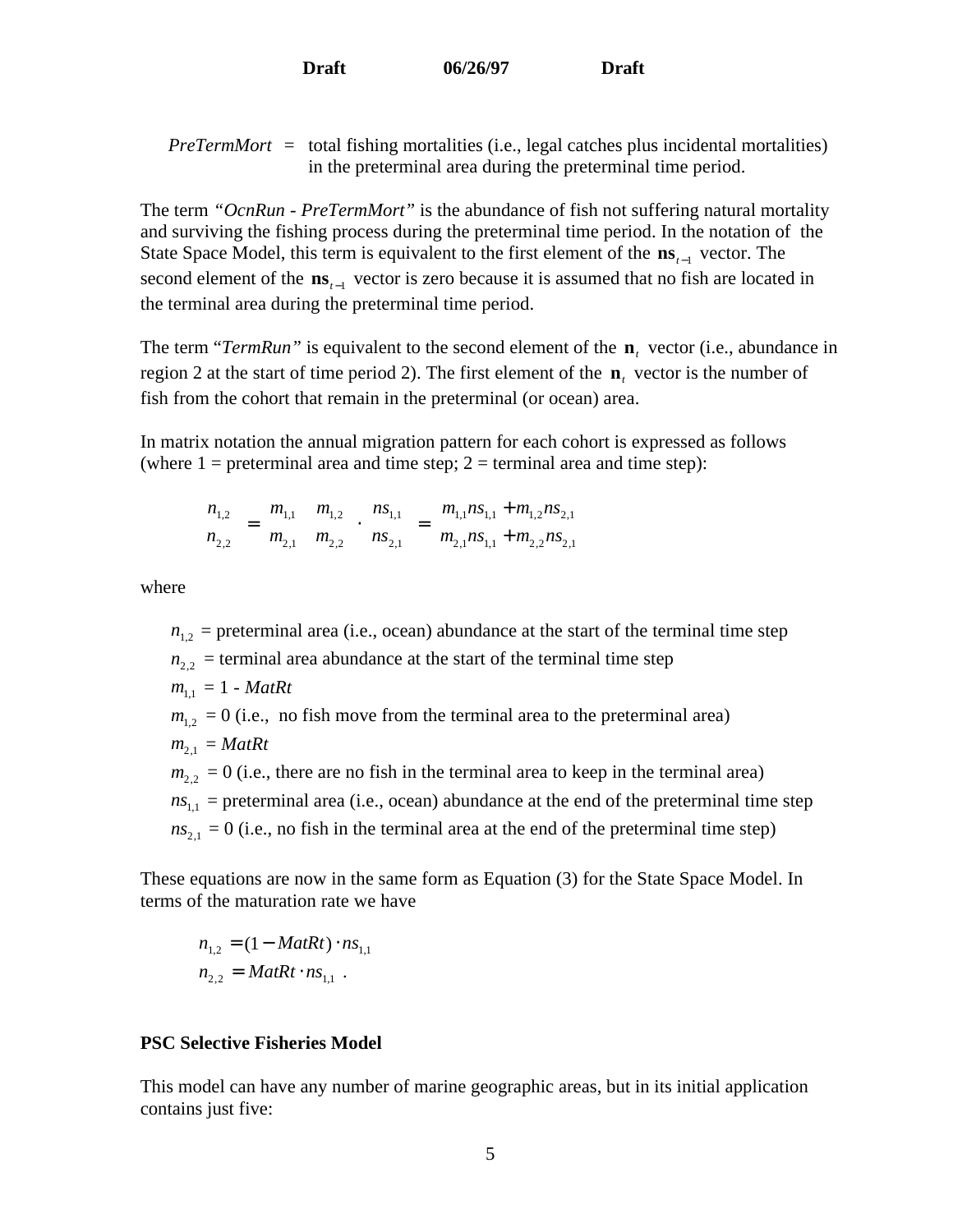- West Coast Vancouver Island (OCNN);
- Washington/Oregon Ocean (OCNS);
- Strait of Georgia (GEOS);
- Strait of Juan de Fuca and San Juan Islands (SJDF);
- South Puget Sound (SSND).

Some stocks also have terminal areas (e.g., CRTM = Columbia River terminal area) and all stocks have a generic escapement, or spawning, area (ESCP).

This model was designed primarily as a coho model in which all members of a cohort (or brood) mature and return to the natal stream in the same year. The model is generally used to examine the potential effects of selective fishery management on a limited number of stocks during a single year. Thus, this model is not designed to simulate the effects of coastwide management regulations on all stock and fisheries.

This model can be run in either deterministic or stochastic mode. The model flow is as follows:

- 1. Compute initial abundance of each stock;
- 2. Distribute initial abundance to the five fishing areas;
- 3. Time loop with:
	- a. Natural mortality;
	- b. Fishing mortality;
	- c. Redistribute the fish (including escapement).

Several simplifying assumptions were made to estimate the proportion of each stock in each area migrating in each time step:

- 1. No migration occurred between geographic regions during statistical weeks 1 through 32;
- 2. All migration was directed toward the river of origin;
- 3. Hatchery and wild fish had the same migration timing and pathway;
- 4. 33% of InStk1 in the OCNN region migrated around the north end of Vancouver Island to the GEOS region; and
- 5. Catch per unit effort in a fishery provided an unbiased measure of stock abundance.

Mathematically, the migration component of this model is virtually identical in structure to the State Space Model. During each time step, natural and fishing mortalities (including incidental mortalities) are removed from the cohort first. The remaining fish in a given area are then redistributed among the areas by assigning "dispersion" rates to each area. In the notation of the PSC Selective Fishery Model, the new abundances are computed by the following equation: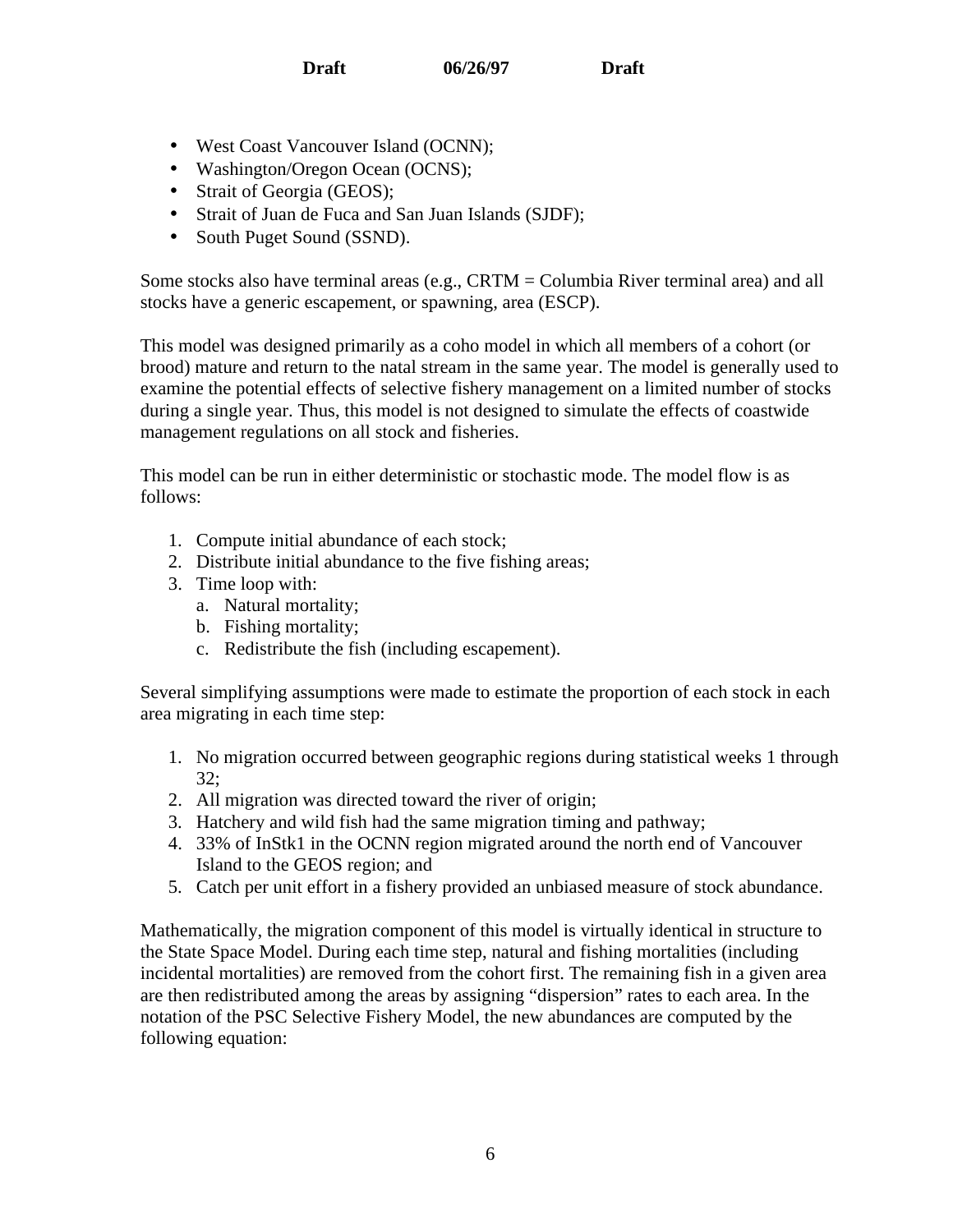$$
N_{s,a^{\dagger},t} = \sum_{a=1}^{A} I^*_{s,a,a^{\dagger},t}
$$

where

 $N_{sqt}$  = the abundance of stock *s* in area *a* at time *t*;  $I_{s, a, b, t}$  = the number of fish from stock *s* that move from area *a* to area *b* at time *t*.

In stochastic mode, the elements of the migration matrix are selected randomly from a multinomial distribution with parameters:

 $\gamma_{s,a,b,t}$  = probability that a fish from stock *s* moves from area *a* to area *b* at time *t* 

These probabilities are estimated from catch and effort data using a "solver" routine in Microsoft Excel. Table 2 lists the dispersion parameters. In deterministic mode, the probabilities are replaced by the fractions moving from one region to another. Thus, in the PSC Selective Fishery Model the  $\gamma_{s,a,b,t}$  are equivalent to the  $m_{i,j}$  elements of the migration matrix of the state space model.

| <b>Stock</b> | <b>Donor</b> | Receiver    | 32   | 33   | 34   | 35   | 36   | 37   | 38   | 39   | 40   | 41   | 42   |
|--------------|--------------|-------------|------|------|------|------|------|------|------|------|------|------|------|
| <b>WCVI</b>  | <b>OCNN</b>  | <b>ESCP</b> | 0.00 | 0.01 | 0.03 | 0.06 | 0.07 | 0.17 | 0.14 | 0.38 | 0.26 | 0.40 | 0.47 |
| <b>WCVI</b>  | <b>SJDF</b>  | <b>OCNN</b> | 0.17 | 0.19 | 0.16 | 0.17 | 0.13 | 0.13 | 0.10 | 0.12 | 0.16 | 0.24 | 0.35 |
| <b>LFGS</b>  | <b>OCNN</b>  | <b>SJDF</b> | 0.00 | 0.00 | 0.01 | 0.09 | 0.15 | 0.23 | 0.15 | 0.39 | 0.59 | 0.86 | 0.89 |
| <b>LFGS</b>  | <b>OCNS</b>  | <b>SJDF</b> | 0.00 | 0.12 | 0.12 | 0.28 | 0.30 | 0.56 | 0.40 | 0.26 | 0.00 | 0.00 | 0.00 |
| <b>LFGS</b>  | <b>SJDF</b>  | <b>GEOS</b> | 0.00 | 0.00 | 0.00 | 0.00 | 0.00 | 0.00 | 0.15 | 0.22 | 0.31 | 0.24 | 0.31 |
| <b>LFGS</b>  | <b>GEOS</b>  | <b>ESCP</b> | 0.00 | 0.00 | 0.00 | 0.05 | 0.05 | 0.11 | 0.11 | 0.16 | 0.16 | 0.29 | 0.29 |
| <b>NPSD</b>  | <b>OCNN</b>  | <b>SJDF</b> | 0.01 | 0.00 | 0.02 | 0.13 | 0.22 | 0.33 | 0.22 | 0.47 | 0.34 | 0.36 | 0.03 |
| <b>NPSD</b>  | <b>OCNS</b>  | <b>SJDF</b> | 0.00 | 0.07 | 0.07 | 0.23 | 0.30 | 0.62 | 0.52 | 0.43 | 0.11 | 0.38 | 0.67 |
| <b>NPSD</b>  | <b>GEOS</b>  | <b>SJDF</b> | 0.00 | 0.00 | 0.00 | 0.00 | 0.00 | 0.01 | 0.05 | 0.05 | 0.06 | 0.07 | 0.18 |
| <b>NPSD</b>  | <b>SJDF</b>  | <b>NSND</b> | 0.00 | 0.01 | 0.01 | 0.02 | 0.01 | 0.05 | 0.09 | 0.20 | 0.28 | 0.35 | 0.34 |
| <b>NPSD</b>  | <b>NSND</b>  | <b>ESCP</b> | 0.00 | 0.00 | 0.00 | 0.00 | 0.00 | 0.00 | 0.33 | 0.67 | 1.00 | 1.00 | 1.00 |
| <b>SPSD</b>  | <b>OCNN</b>  | <b>SJDF</b> | 0.00 | 0.00 | 0.00 | 0.12 | 0.20 | 0.31 | 0.19 | 0.44 | 0.67 | 0.98 | 0.98 |
| <b>SPSD</b>  | <b>OCNS</b>  | <b>SJDF</b> | 0.00 | 0.07 | 0.07 | 0.23 | 0.30 | 0.63 | 0.71 | 0.79 | 0.79 | 0.89 | 1.00 |
| <b>SPSD</b>  | <b>GEOS</b>  | <b>SJDF</b> | 0.00 | 0.00 | 0.00 | 0.00 | 0.00 | 0.00 | 0.00 | 0.01 | 0.03 | 0.07 | 0.15 |
| <b>SPSD</b>  | <b>SJDF</b>  | <b>SSND</b> | 0.00 | 0.00 | 0.00 | 0.02 | 0.03 | 0.03 | 0.10 | 0.12 | 0.21 | 0.16 | 0.29 |
| <b>SPSD</b>  | <b>SSND</b>  | <b>ESCP</b> | 0.00 | 0.00 | 0.00 | 0.00 | 0.00 | 0.33 | 0.33 | 0.67 | 0.54 | 0.87 | 0.87 |
| <b>NWAC</b>  | <b>OCNN</b>  | <b>OCNS</b> | 0.00 | 0.00 | 0.00 | 0.00 | 0.00 | 0.00 | 0.00 | 0.24 | 0.40 | 0.40 | 0.50 |
| <b>NWAC</b>  | <b>OCNS</b>  | <b>WCTM</b> | 0.00 | 0.00 | 0.00 | 0.09 | 0.22 | 0.43 | 0.68 | 0.88 | 1.00 | 1.00 | 1.00 |
| <b>NWAC</b>  | <b>SJDF</b>  | <b>OCNS</b> | 0.00 | 0.00 | 0.00 | 0.00 | 0.00 | 0.00 | 0.00 | 0.00 | 0.06 | 0.14 | 0.27 |
| <b>NWAC</b>  | <b>WCTM</b>  | <b>ESCP</b> | 0.01 | 0.00 | 0.34 | 0.33 | 0.33 | 0.00 | 0.00 | 0.00 | 0.00 | 0.14 | 0.14 |
| CRIV         | <b>OCNS</b>  | <b>CRTM</b> | 0.00 | 0.06 | 0.10 | 0.21 | 0.42 | 0.38 | 0.60 | 0.65 | 0.99 | 0.99 | 1.00 |
| CRIV         | <b>SJDF</b>  | <b>OCNS</b> | 0.00 | 0.00 | 0.00 | 0.00 | 0.00 | 0.00 | 0.12 | 0.12 | 0.22 | 0.11 | 0.31 |
| <b>CRIV</b>  | <b>CRTM</b>  | <b>ESCP</b> | 0.10 | 0.10 | 0.19 | 0.17 | 0.17 | 0.07 | 0.00 | 0.00 | 0.29 | 0.40 | 0.40 |
|              |              |             |      |      |      |      |      |      |      |      |      |      |      |

Table 2. Dispersion parameters by week for the PSC Selective Fishery Model.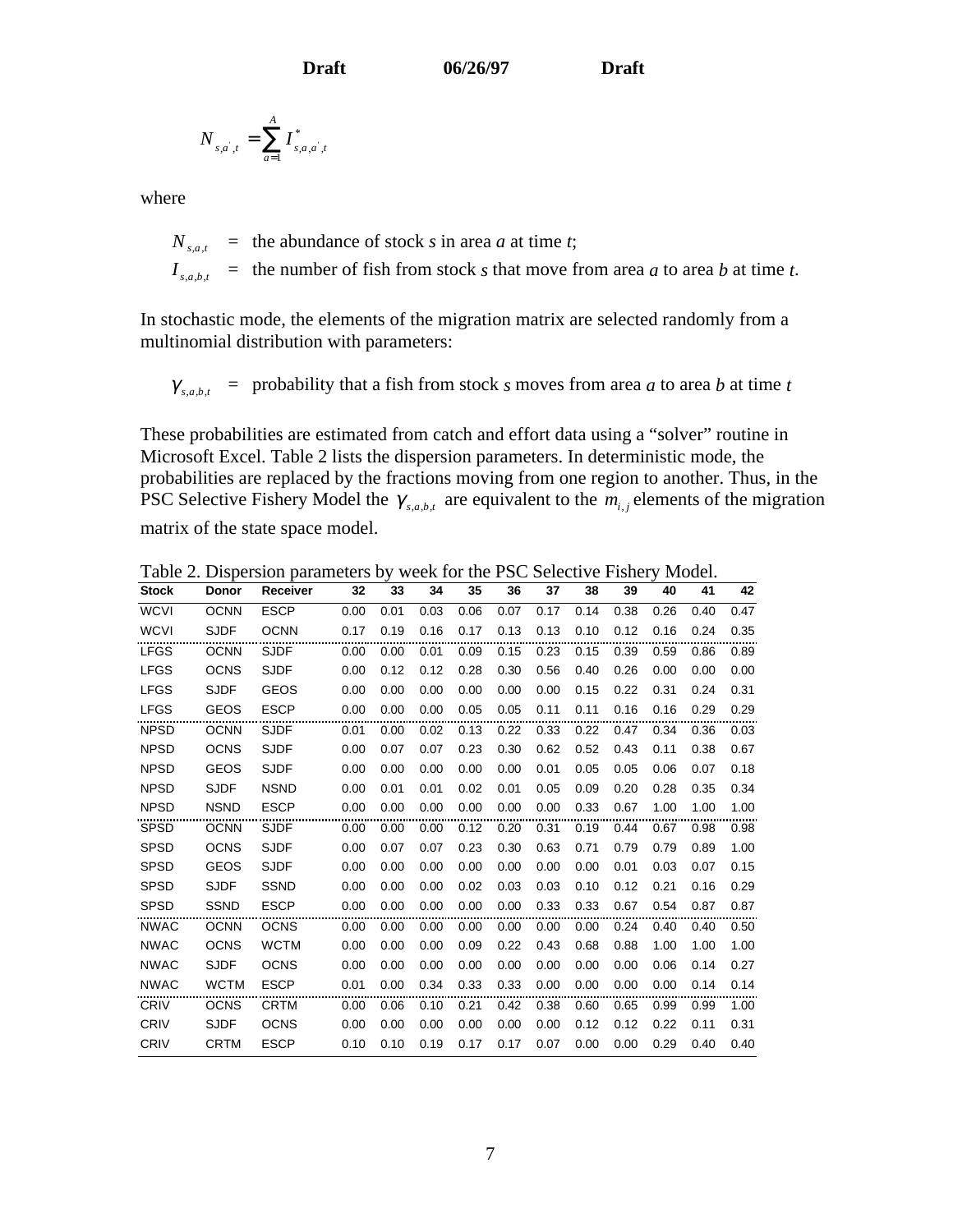| Table 2. Concluded. |              |                 |      |      |      |      |      |      |      |      |      |      |
|---------------------|--------------|-----------------|------|------|------|------|------|------|------|------|------|------|
| <b>Stock</b>        | <b>Donor</b> | <b>Receiver</b> | 43   | 44   | 45   | 46   | 47   | 48   | 49   | 50   | 51   | 52   |
| <b>WCVI</b>         | <b>OCNN</b>  | <b>ESCP</b>     | 0.81 | 1.00 | 1.00 | 1.00 | 1.00 |      |      |      |      |      |
| <b>WCVI</b>         | <b>SJDF</b>  | <b>OCNN</b>     | 0.60 | 0.82 | 0.99 | 0.99 | 1.00 |      |      |      |      |      |
| <b>LFGS</b>         | <b>OCNN</b>  | <b>SJDF</b>     | 0.94 | 1.00 |      |      |      |      |      |      |      |      |
| <b>LFGS</b>         | <b>OCNS</b>  | <b>SJDF</b>     | 0.00 | 0.00 | 0.00 | 0.00 | 0.00 | 0.05 | 0.12 | 0.46 | 0.74 | 1.00 |
| <b>LFGS</b>         | <b>SJDF</b>  | <b>GEOS</b>     | 0.39 | 0.31 | 0.28 | 0.13 | 0.14 | 0.03 | 0.11 | 0.11 | 0.44 | 1.00 |
| <b>LFGS</b>         | <b>GEOS</b>  | <b>ESCP</b>     | 0.45 | 0.45 | 1.00 | 1.00 | 1.00 | 1.00 | 1.00 | 1.00 | 1.00 | 1.00 |
| <b>NPSD</b>         | <b>OCNN</b>  | <b>SJDF</b>     | 0.03 | 0.35 | 0.67 | 1.00 |      |      |      |      |      |      |
| <b>NPSD</b>         | <b>OCNS</b>  | <b>SJDF</b>     | 1.00 |      |      |      |      |      |      |      |      |      |
| <b>NPSD</b>         | <b>GEOS</b>  | <b>SJDF</b>     | 0.27 | 0.23 | 0.12 | 0.00 | 0.00 | 0.00 | 0.00 | 0.00 | 0.00 | 1.00 |
| <b>NPSD</b>         | <b>SJDF</b>  | <b>NSND</b>     | 0.31 | 0.25 | 0.21 | 0.17 | 0.11 | 0.09 | 0.06 | 0.09 | 0.12 | 1.00 |
| <b>NPSD</b>         | <b>NSND</b>  | <b>ESCP</b>     | 1.00 | 1.00 | 1.00 | 0.73 | 0.73 | 0.73 | 0.76 | 0.76 | 0.49 | 1.00 |
| <b>SPSD</b>         | <b>OCNN</b>  | <b>SJDF</b>     | 0.98 | 1.00 |      |      |      |      |      |      |      |      |
| <b>SPSD</b>         | <b>OCNS</b>  | <b>SJDF</b>     |      |      |      |      |      |      |      |      |      |      |
| <b>SPSD</b>         | <b>GEOS</b>  | <b>SJDF</b>     | 0.29 | 0.25 | 0.16 | 0.00 | 0.00 | 0.00 | 0.00 | 0.00 | 0.33 | 1.00 |
| <b>SPSD</b>         | <b>SJDF</b>  | <b>SSND</b>     | 0.32 | 0.41 | 0.32 | 0.20 | 0.07 | 0.02 | 0.15 | 0.15 | 0.46 | 1.00 |
| <b>SPSD</b>         | <b>SSND</b>  | <b>ESCP</b>     | 1.00 | 0.76 | 0.50 | 0.30 | 0.20 | 0.13 | 0.00 | 0.22 | 0.56 | 1.00 |
| <b>NWAC</b>         | <b>OCNN</b>  | <b>OCNS</b>     | 0.67 | 1.00 |      |      |      |      |      |      |      |      |
| <b>NWAC</b>         | <b>OCNS</b>  | <b>WCTM</b>     | 0.67 | 0.67 | 0.67 | 0.67 | 0.33 | 0.33 | 0.67 | 1.00 | 1.00 | 1.00 |
| <b>NWAC</b>         | <b>SJDF</b>  | <b>OCNS</b>     | 0.21 | 0.24 | 0.23 | 0.23 | 0.12 | 0.03 | 0.07 | 0.17 | 0.47 | 1.00 |
| <b>NWAC</b>         | <b>WCTM</b>  | <b>ESCP</b>     | 0.17 | 0.13 | 0.15 | 0.18 | 0.08 | 0.19 | 0.27 | 0.57 | 0.78 | 1.00 |
| CRIV                | <b>OCNS</b>  | <b>CRTM</b>     | 1.00 | 1.00 | 1.00 | 1.00 |      |      |      |      |      |      |
| <b>CRIV</b>         | <b>SJDF</b>  | <b>OCNS</b>     | 0.44 | 0.76 | 0.90 | 1.00 |      |      |      |      |      |      |
| CRIV                | <b>CRTM</b>  | <b>ESCP</b>     | 0.11 | 0.00 | 0.00 | 0.00 | 0.00 | 0.00 | 0.00 | 0.00 | 0.10 | 1.00 |

The following example illustrates the relationship between the  $\gamma_{s,a,b,t}$  and the  $m_{i,j}$ . Table 3 lists the dispersion rate (and "Non-Dispersion Rate") parameters for the South Puget Sound stock during week 40.

| Table 3. Dispersion and non-dispersion $(= 1 -$ dispersion) rate parameters for the South Puget |
|-------------------------------------------------------------------------------------------------|
| Sound stock during week 40 used in the PSC Selective Fishery Model.                             |

| <b>Donor Region</b> | <b>Receiving Region</b> | <b>Dispersion</b> | <b>Non-Dispersion</b> |
|---------------------|-------------------------|-------------------|-----------------------|
|                     |                         | Rate              | Rate                  |
| Ocean North         | Strait Juan de Fuca     | 0.67              | 0.33                  |
| Ocean South         | Strait Juan de Fuca     | 0.79              | 0.21                  |
| Georgia Strait      | Strait Juan de Fuca     | 0.03              | 0.97                  |
| Strait Juan de Fuca | South Puget Sound       | 0.21              | 0.79                  |
| South Puget Sound   | Escapement              | 0.54              | 0.46                  |

It is assumed that fish that do not disperse from a donor region remain in the donor region. There are six areas counting the "Escapement" area  $(1 = OCNN; 2 = OCNN; 3 = SIDF; 4 =$ GEOS;  $5 =$  SSND; and  $6 =$  ESCP). The corresponding State Space Model migration matrix representing this movement pattern is: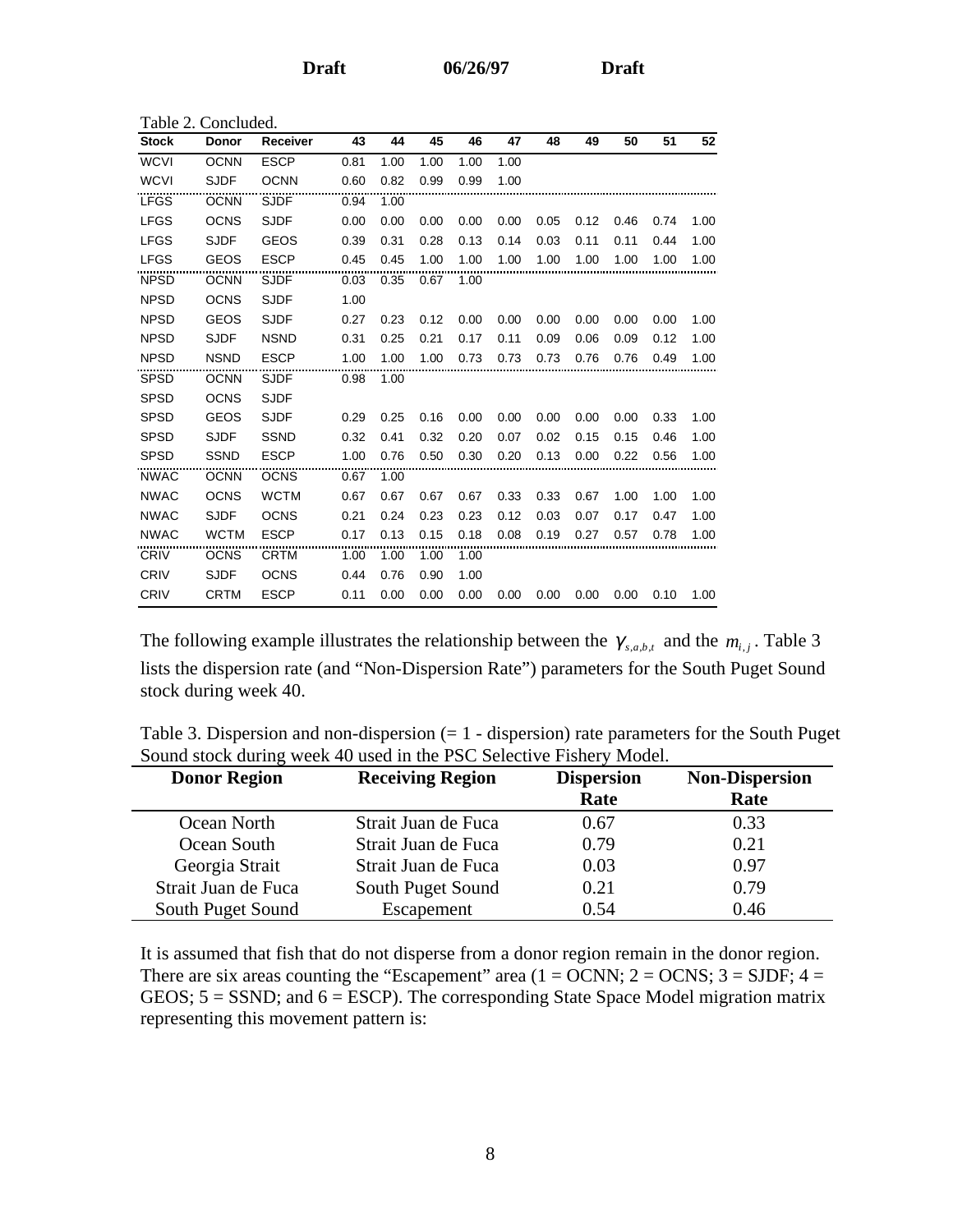|               |  | $=\begin{bmatrix} 0.33 & 0 & 0 & 0 & 0 & 0 \\ 0 & 0.21 & 0 & 0 & 0 & 0 \\ 0 & 0 & 0.97 & 0 & 0 & 0 \\ 0.67 & 0.79 & 0.03 & 0.79 & 0 & 0 \\ 0 & 0 & 0 & 0.21 & 0.46 & 0 \\ 0 & 0 & 0 & 0 & 0.54 & 1.00 \end{bmatrix}$ |                   |  |
|---------------|--|----------------------------------------------------------------------------------------------------------------------------------------------------------------------------------------------------------------------|-------------------|--|
|               |  |                                                                                                                                                                                                                      |                   |  |
|               |  |                                                                                                                                                                                                                      |                   |  |
| $\bm{M}_{40}$ |  |                                                                                                                                                                                                                      |                   |  |
|               |  |                                                                                                                                                                                                                      |                   |  |
|               |  |                                                                                                                                                                                                                      | $0.54 \quad 1.00$ |  |

Note that values along the diagonal represent the non-dispersion rates (i.e., the fraction of the cohort that remains in the region).

## **Proportional Migration (PM) Model**

The PM model does not have specific geographic objects. However, fishery definitions act as de facto geographic objects. For example, the sport fisheries are generally defined by statistical reporting area, such as "Area 7", "Area 8", "Buoy 10", etc. There are 45 fisheries/geographic areas in this model.

There are three gear types used to define fisheries and each gear type partitions the geographic range differently. For example, within the troll gear group there is a Northwest Vancouver Island and a Southwest Vancouver Island and within the sport gear group there is only one fishery for all of the West Coast of Vancouver Island. This methodology assumes that fish available for the WCVI sport fishery are not the same fish that are also available for the two WCVI troll fisheries. In other words, the model tacitly assumes that there are three distinct geographic regions off WCVI. In terms of the notation used in this report, the subscript *r* indexes both geographic regions and their associated fisheries.

There is no explicit movement of fish between fishing regions. However, the fisheries are assumed to have a geographic and temporal ordering such that the fish available in a given fishery and time are received only from designated donor fishing regions (designated by the set  $D_{r,t}$ ). Note that several receiving regions may share some of the donor regions. For example, region 2 may receive fish from regions 1 and 2 and region 3 may receive fish from regions 2 and 3.

The model expresses changes in fishery mortalities relative to a base year. For a given base year and stock, the model begins with input data for three parameters (obtained from run reconstructions):  $c_{r,t}$ ,  $h_{r,t}$  and  $E_{r,t}$ . The harvest rates  $(h_{r,t})$  are assumed to be fishery and time specific, but not stock specific. That is, the same  $h_{r,t}$  term is applied to all stocks harvested in region (fishery) *r* at time *t*.

The region and time specific abundances at the start of time interval [*t*-1,*t*) are computed by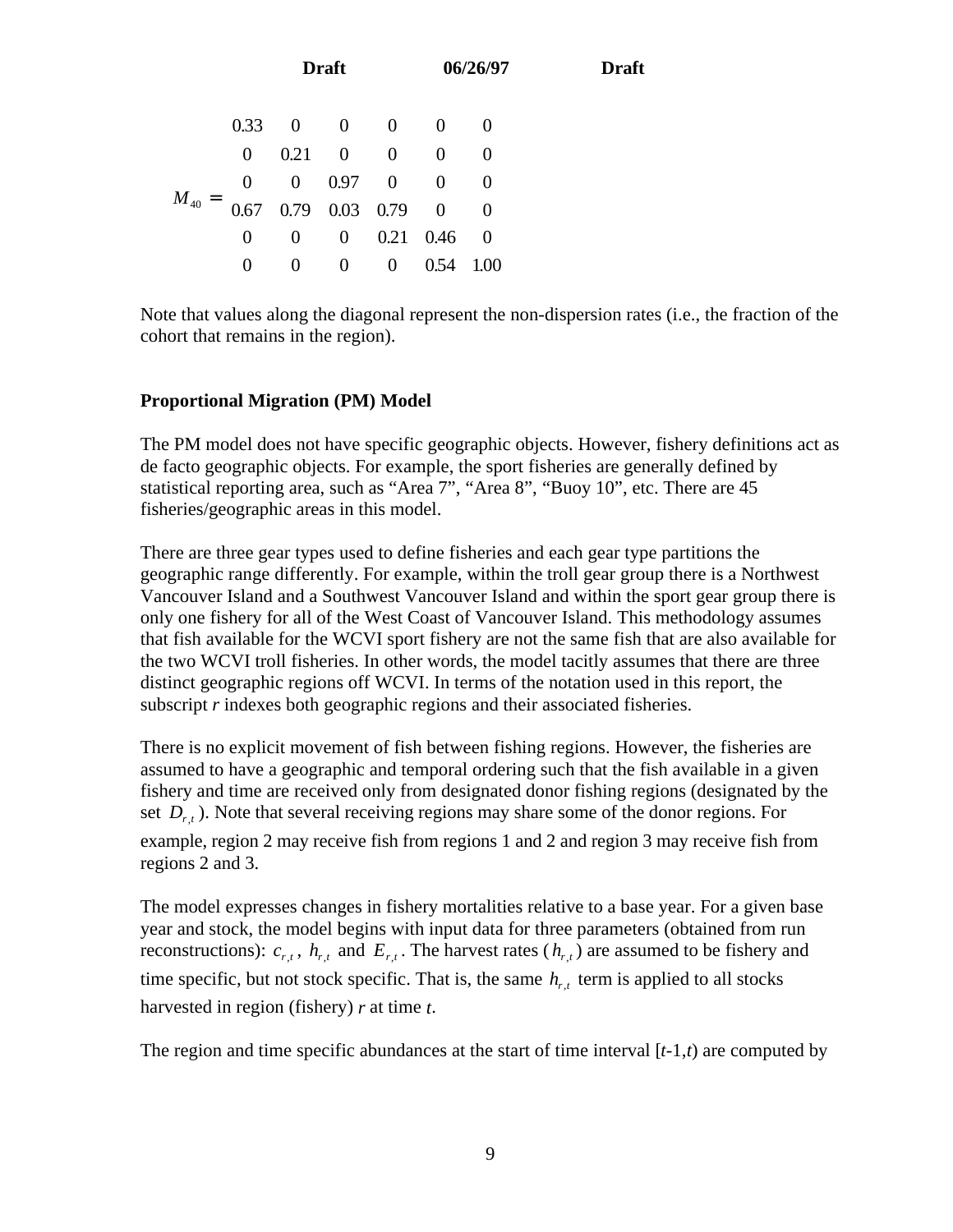$$
n_{r,t-1} = \frac{c_{r,t}}{h_{r,t}} \cdot EV
$$

where *EV* is a stock and year specific "Environmental Variability" scalar. For the base year  $EV = 1$ . For years other than the base year, these initial abundances are adjusted by the  $EV$ scalars to reflect the brood year strength relative to the base year. These scalars have the same effect as *EV* scalars in the PSC chinook model.

Note that the regional abundances are determined solely from the input data for that region and time step. Thus, it is possible for the total abundance for a stock to be greater at time *t* than at time *t*-1. That is,

$$
\sum_{r} n_{r,t} > \frac{?}{2} < \sum_{r} n_{r,t-1} .
$$

The survivors after the fishing process during the period  $[t-1,t)$  are computed by

$$
ns_{r,t-1} = n_{r,t-1} - c_{r,t}
$$

The model simulates the impacts of changes in region specific harvest rates as follows (primes in the notation indicate variables under the new harvest management scenario). Let  $E_{r,t}$  be the new effort level in region *r* at time *t*. Let the associated new harvest rate be some function of the base period effort, base period harvest rate, and the new effort level. That is,

$$
h_{r,t}=f\left(h_{r,t},E_{r,t},E_{r,t}\right)
$$

This function may be a simple linear scaling, such as

$$
h_{r,t}^{'}=h_{r,t}\cdot\frac{E_{r,t}^{'} }{E_{r,t}}
$$

In the first time step the new harvest rate is applied to the original abundance  $(n_{r,0})$  to get the new catch:

$$
c_{r,1} = h_{r,1} n_{r,0}
$$

New survivors in the first time step are computed by

$$
ns_{r,1}^{'} = n_{r,0} - c_{r,1}^{'}
$$

Thus, during the first time step we have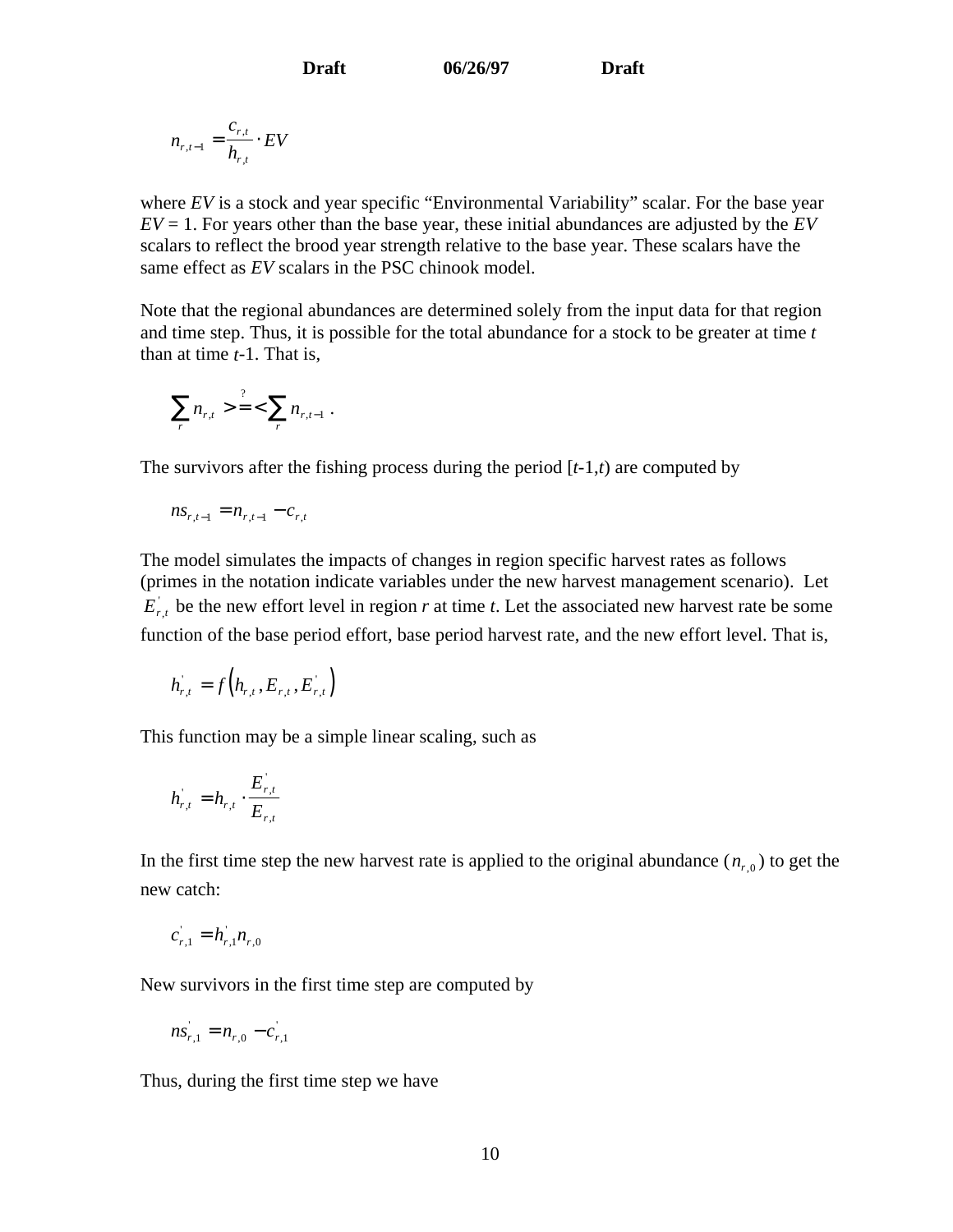$c_{r,1} = h_{r,1} n_{r,0}$  $c_{r,1}^{\dagger} = h_{r,1} h_{r,0}$ 

and we can write

$$
\frac{c_{r,1}}{h_{r,1}} = \frac{c_{r,1}}{h_{r,1}}.
$$

Solving for the new catch we get

$$
c_{r,1} = c_{r,1} \frac{h_{r,1}^{\prime}}{h_{r,t}}
$$

Thus, the new regional catches in the first time step are just the old regional catches scaled up or down by the ratio of the new and old harvest rates. Note that the scaling is based on the relative harvest rates, not the effort levels. If a non-linear relationship is used to relate effort and harvest rate, doubling the effort may not necessarily double the harvest rate and the catch.

In subsequent time steps, the new harvest rate is not applied to the original local abundance. Instead, the original local abundance is scaled up or down to reflect the total changes in fishing mortality in the donor regions during the previous time step. The scaling factor is the ratio of the new survivors to original survivors (from the donor areas) during the previous time step, and the new abundance is computed as follows:

$$
n_{r,t} = n_{r,t} \cdot \frac{\sum_{r \in D_{r,t}} n s_{r,t-1}}{\sum_{r \in D_{r,t}} n s_{r,t-1}}
$$

where the new survivors at time *t*-1 are computed by

$$
ns_{r,t-1} = n_{r,t-1} - c_{r,t}.
$$

If we separate the original (base) variables from the adjusted variables we can write

$$
n_{r,t} = \frac{n_{r,t}}{\sum_{r \in D_r} n s_{r,t-1}} \cdot \sum_{r \in D_r} n s_{r,t-1}
$$

Note that this equation is quite similar to the equation for the elements of the new abundance vector in the State Space Model formulation, namely: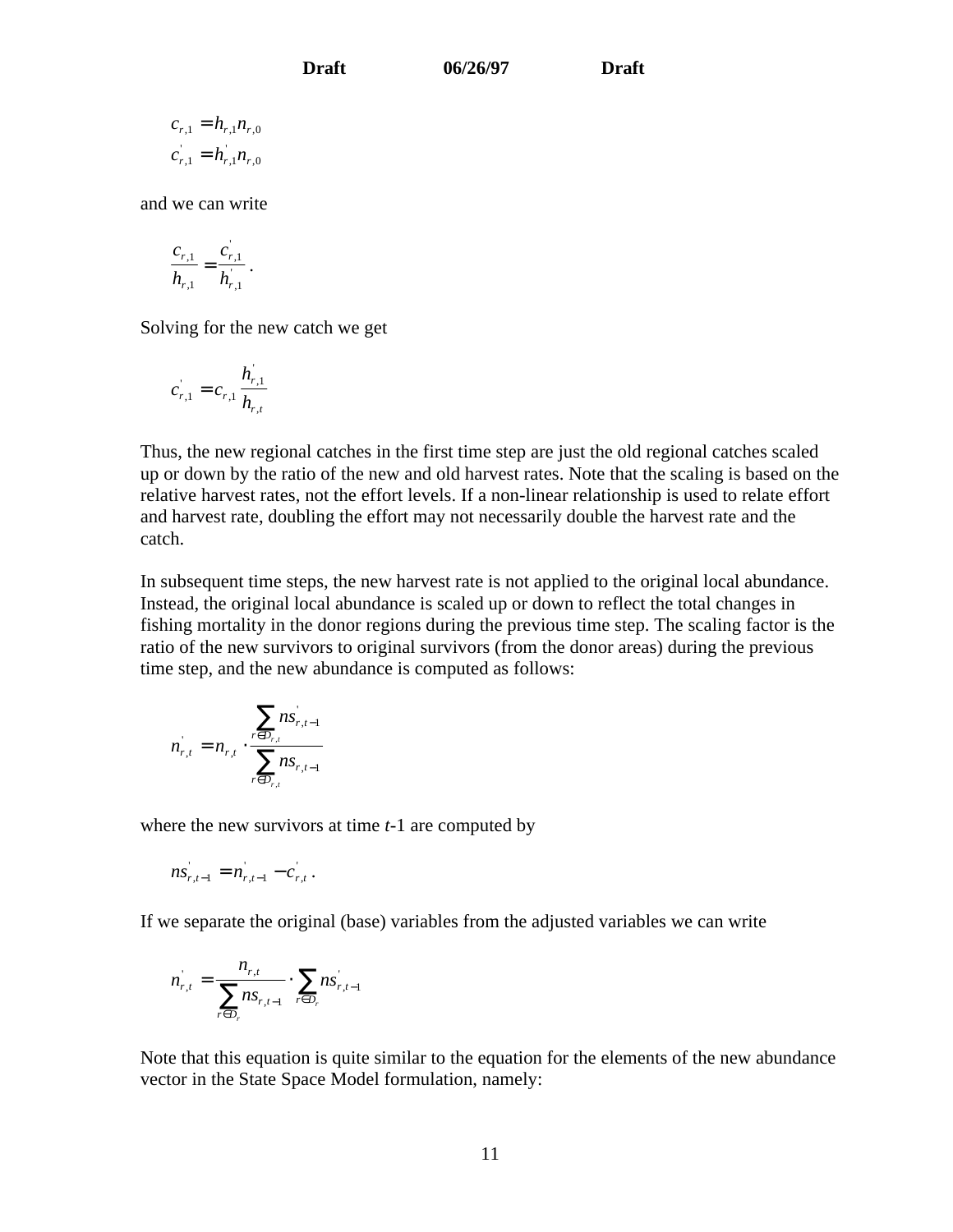$$
n_{r,t} = \sum_{j=1}^{R} m_{r,j} n s_{j,t-1}
$$

Recall that  $m_{r,j}$  is the fraction of the fish located in donor region *j* moving into region *r*. If one assumes a constant migration rate during the interval [*t*-1,*t*) from all donor regions *j* into region *r* (call the constant  $K_{r,t} = m_{r,t}$  for all *j*), the migration rate terms can be moved outside the summation sign:

$$
n_{r,t} = K_{r,t} \sum_{j=1}^{R} n s_{j,t-1}
$$

For the PM model, we can set

$$
K_{r,t} = \frac{n_{r,t}}{\sum_{r \in D_r} n s_{r,t-1}}.
$$

In the PM model the term  $K_{r,t}$  must be thought of as a migration index, rather than a migration rate. It is the ratio of the fish located in region *r* at the start of time period *t* to the total potential donor fish for region *r* at the end of time period *t*-1. Since the abundances for different time periods are computed independently, this ratio can be greater than one and does not represent a movement of fish from one area to another.

Regardless of the biological interpretation of the  $K_{rt}$  terms, the important point is that the mathematical computations of the PM Model can be conducted using the matrix formulation of the State Space Model by substituting the  $K_{r,t}$  terms in the appropriate position of the migration matrix. For time *t*, each  $K_{r,t}$  term is placed in each column of the  $r^{th}$  row that corresponds to a donor region for region *r*.

The State Space Model formulation of the PM model is best explained with an example. Consider a case of three fisheries (regions) and two time steps. Assume that for the second time step the donor regions are as follows:

| <b>Receiving Region</b> | <b>Donor Regions</b> |
|-------------------------|----------------------|
|                         |                      |
|                         | 1 and 2              |
|                         | 2 and 3              |

Then from the input data we have:

$$
K_{1,2} = \frac{n_{1,2}}{n_{1,1}}
$$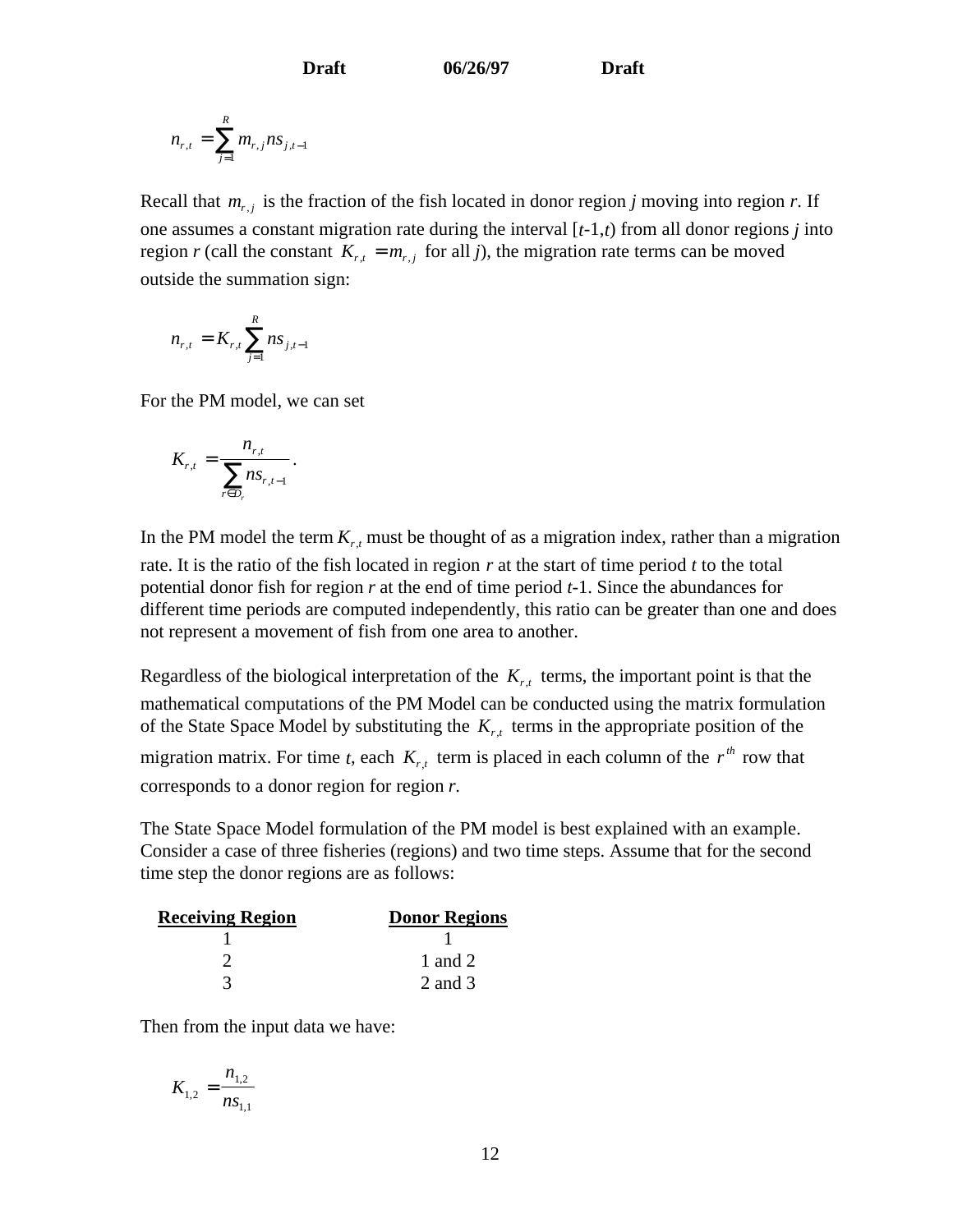$$
K_{2,2} = \frac{n_{2,2}}{ns_{1,1} + ns_{2,1}}
$$

$$
K_{3,2} = \frac{n_{3,2}}{ns_{2,1} + ns_{3,1}}
$$

In terms of the matrix computations we have

$$
\begin{bmatrix} n_{1,2} \\ n_{2,2} \\ n_{3,2} \end{bmatrix} = \begin{bmatrix} K_{1,2} & 0 & 0 \\ K_{2,2} & K_{2,2} & 0 \\ 0 & K_{3,2} & K_{3,2} \end{bmatrix} \begin{bmatrix} n_{1,1} \\ n_{2,1} \\ n_{3,1} \end{bmatrix}
$$

where the  $\textbf{ns}_1$  abundance vector represents the fish surviving the new harvest regime during the first time step. In practice  $\mathbf{ns}_1$  vector would be computed by multiplying a new survival matrix (with the diagonal elements representing the new survivals determined from the original and new effort levels) times the original abundance vector.

The specific element formulas for the  $\mathbf{n}_2$ <sup>'</sup> vector are:

$$
n_{1,2} = n_{1,2} \cdot \frac{ns_{1,1}}{ns_{1,2}}
$$
  

$$
n_{2,2} = n_{2,2} \cdot \frac{ns_{1,1} + ns_{2,1}}{ns_{1,1} + ns_{2,1}}
$$
  

$$
n_{3,2} = n_{3,2} \cdot \frac{ns_{2,1} + ns_{3,1}}{ns_{2,1} + ns_{3,1}}
$$

Thus, it is possible to cast the PM model in the general matrix framework as follows:

- Use the regional abundances at the start of the first time step for the initial abundance vector;
- Use the input catch and harvest rate data to compute the  $K_{r,t}$  terms;
- Use the input and adjusted effort data to create new survival matrices;
- Place the  $K_{r,t}$  terms in the appropriate location in the migration matrices;
- Perform the matrix computations in chronological order.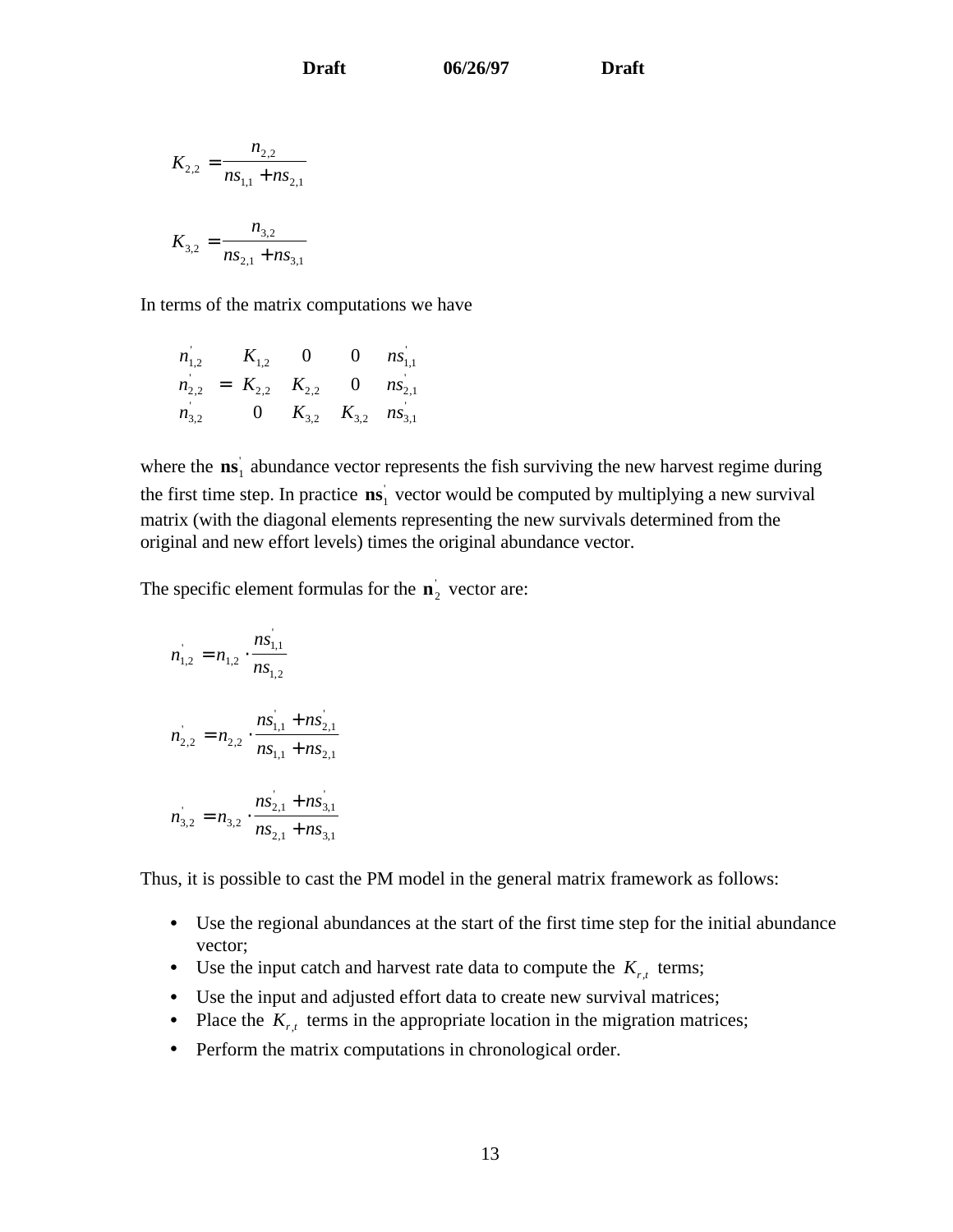It is clear from the above formulae that the PM model makes the tacit assumption that for a given cohort and time step, fish migrate from all donor regions *at the same rate*. This is very different from the PSC Selective Fishery Model that estimates separate migration rates for each donor area. Recall from the PSC example for week 40 for the SPSD stock that fish migrate into the SJDF area from four other areas at very different rates:  $\text{OCCN} = 0.67$ ;  $\text{OCNS}$  $= 0.79$ ; GEOS  $= 0.03$ ; and SJDF  $= 0.79$ . The PM model would require that fish would enter the SJDF area at the same rate from each of the four areas.

We also note that if the set of donor regions for each area and time step  $(D_{r,t})$  is the entire set of possible regions, the PM model is virtually identical to a single pool model in which the original regional harvest rates are defined with respect to the total abundance of the cohort at any given time (instead of local abundance within a region). That is, under a single pool model the pooled harvest rate  $(\rho h_{rt})$  is defined as:

$$
ph_{r,t} = \frac{c_{r,t}}{\sum_{r} n_{r,t-1}}.
$$

The catch equation is:

$$
c_{r,t} = p h_{r,t} \sum_r n_{r,t-1}.
$$

The base regional catches are the same under both formulations of the harvest rate (PM and Single Pool), so we can write:

$$
ph_{r,t} \sum_{r} n_{r,t-1} = h_{r,t} n_{r,t-1}
$$

and

$$
ph_{r,t} = h_{r,t} \frac{n_{r,t-1}}{\sum_{r} n_{r,t-1}}
$$

Thus, the base harvest rate in a single pool model is equal to the base local harvest rate in the PM model scaled by the fraction of the total cohort abundance located in the region.

Recall that during the first time step of the PM model, the local abundances are not adjusted before applying the adjusted harvest rates and the adjusted catches are just scaled by the ratio of the new to the old harvest rate:

$$
c_{r,1} = c_{r,1} \frac{h_{r,1}}{h_{r,t}}
$$